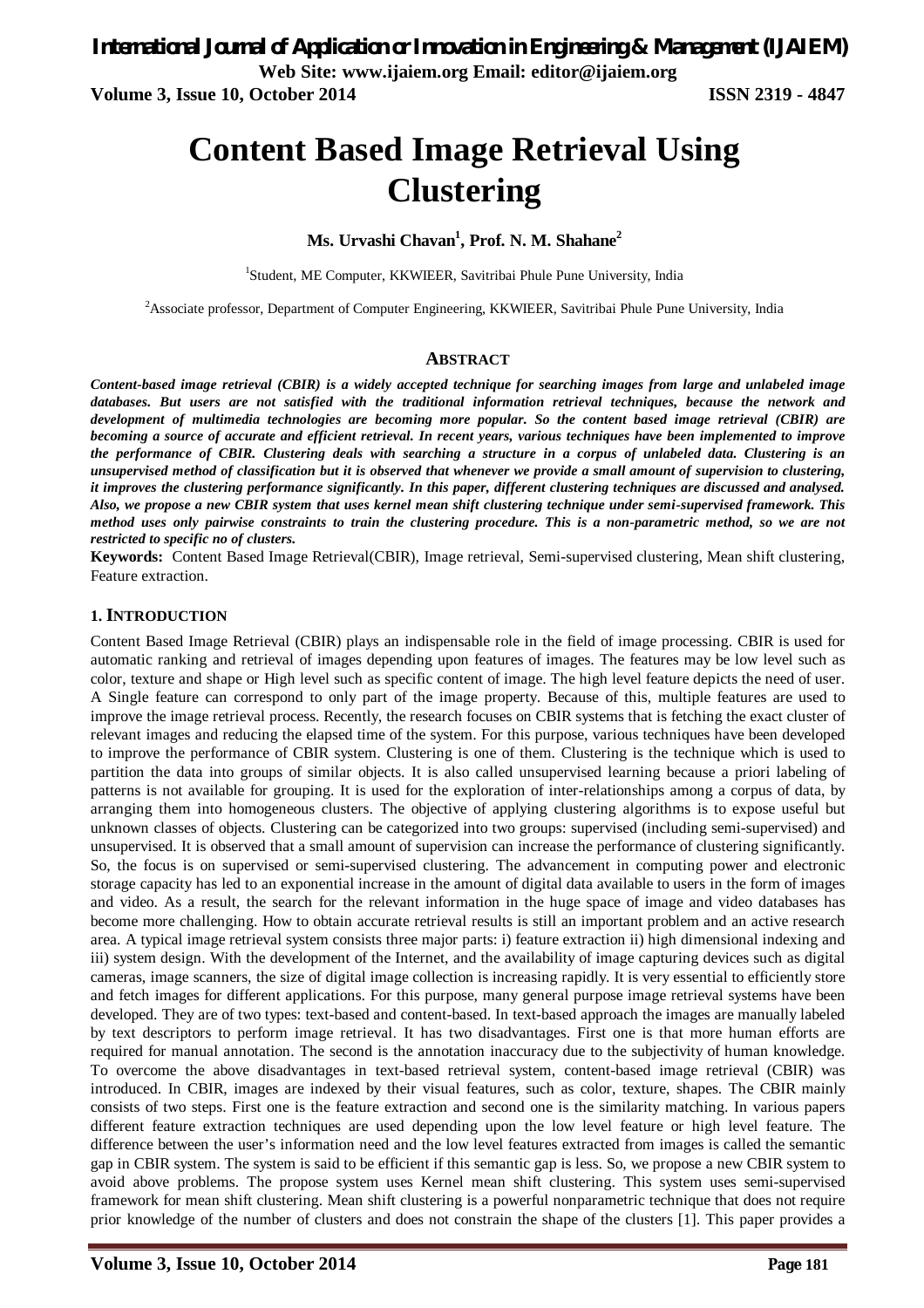## *International Journal of Application or Innovation in Engineering & Management (IJAIEM)* **Web Site: www.ijaiem.org Email: editor@ijaiem.org Volume 3, Issue 10, October 2014 ISSN 2319 - 4847**

comprehensive survey of all these aspects. This survey covers approaches used for extracting images to form clusters of relevant data and the mechanisms for improving the performance of CBIR systems.

## **2.DIFFERENT CLUSTERING TECHNIQUES USED IN CBIR**

The goal of this survey is to provide a comprehensive review of different clustering techniques used in CBIR system. Clustering is a division of data into groups of similar objects. Each group, called cluster, consists of objects that are similar between themselves and dissimilar to objects of other groups. The hierarchical approaches demand human interaction to generate grouping criteria for clustering. This paper reviews and summarizes different clustering techniques. Deok-Hwan Kim and Chin-Wan Chung[5] have proposed content-based image retrieval method using adaptive classification and cluster-merging to find multiple clusters of a complex image query. When the measures of a retrieval method are invariant under linear transformations, the method can achieve the same retrieval quality regardless of the shapes of clusters of a query. Yixin Chen et.al.[6] have proposed cluster-based retrieval of images by unsupervised learning (CLUE), for improving user interaction with image retrieval systems by fully exploiting the similarity information. CLUE retrieves image clusters by applying a graph-theoretic clustering algorithm to a collection of images in the vicinity of the query. Clustering in CLUE is dynamic. Kambiz Jarrah et.al.[7] have developed a methodology for training adaptations of an RBF-based relevance feedback network, embedded in automatic content based image retrieval (CBIR) systems, through the principle of unsupervised hierarchical clustering. The selforganizing tree map (SOTM) has shown an effective behavior in minimizing human interactions and automating the search process by efficiently classifying an unknown and nonuniform data space into more meaningful clusters. Liu Pengyu et.al. [8] have presented an image retrieval system based on image content using fuzzy logic and proposed concept on partition the entire database based on content self-organized. They used modified fuzzy c-means(MFCM) clustering scheme to cluster the database before retrieval and defined a new method to determine the fuzzy weight. The MFCM reduces the time of clustering. To improve the retrieval effectiveness more, they have used interactive query (IQ) and presented a new relevance feedback (RF) framework. M.V. Sudhamani et.al.[9] have proposed technique for representing the significant image features is based on the mean shift algorithm. It is a simple nonparametric procedure for estimating density gradients. Liu Pengyu et.al.[10] have proposed modified fuzzy C-means (MFCM) clustering index algorithm, in order to reduce the time of clustering. MFCM is used to transform high-dimension feature space into lower-dimension space by using Karhunen-Loeve(K-L) transformation. It constructs the effective organization and increase retrieval speed. Zhou Bing et.al.[11] have proposed a content-based parallel image retrieval system to achieve high responding ability. This system is developed on cluster architectures. It has several retrieval servers to supply the service of content-based image retrieval. This system adopts the Browser/Server (B/S) mode. The users could visit this system through web pages. R. Chary et.al. [12] have presented an approach for Image Retrieval using cluster mean method using K-Means clustering techniques, where images are initially clustered into groups having similar threshold values. Image feature values are obtained from the images and stored into the database. Using image feature values we implemented propose methods and compared image feature values. This method provides faster image retrieval and also allows the search for most relevant images in large image databases. M. A. Bouker et.al.[13] have proposed an image retrieval system, which focuses on color indexing of images. A statistical algorithm called Mean-Shift is used to modelize the color distributions of images as two-dimensional Gaussian kernels. Akash Saxena et.al.[14] have proposed image retrieval system based on color and texture features of static image. This technique present very small amount of memory for features storage and a prominent rate of computation and will give good results in terms of accuracy. They have shown that k-means clustering is fairly useful for appropriate image retrieval queries. Abduljawad A. Amory et.al.[15] have proposed approach that compares one window from the query image to all windows in each image in the image database and returns the closet matching. This comparison is based on features vector of gray-level intensity for each window. They used K-mean clustering algorithm to separate each window into K clusters. Deepika Nagthane [16] has proposed four target search methods that are Naive Random Scan Method (NRS), local neighbouring movement (LNM), and neighbouring divide-and conquer (NDC), and global divide-and-conquer (GDC) methods. The target search methods uses the concept of voronoi diagram[17] approach to aggressively prune the search space and move toward the target image with minimum iteration. To improve the results K-means clustering technique is used. K-means clustering technique is helpful to reduce the elapsed time of the system.

## **3.PROPOSED METHOD**

The proposed system uses kernel mean shift clustering technique with semi-supervised framework. Mean shift clustering is a powerful nonparametric technique that does not require prior knowledge of the number of clusters and does not constrain the shape of the clusters[1]. In this technique, the inherent structure of the data points is learned using a few user supplied pairwise constraints. The proposed system will produce the output as images which are relevant to the query Image. The block diagram of proposed system is given below.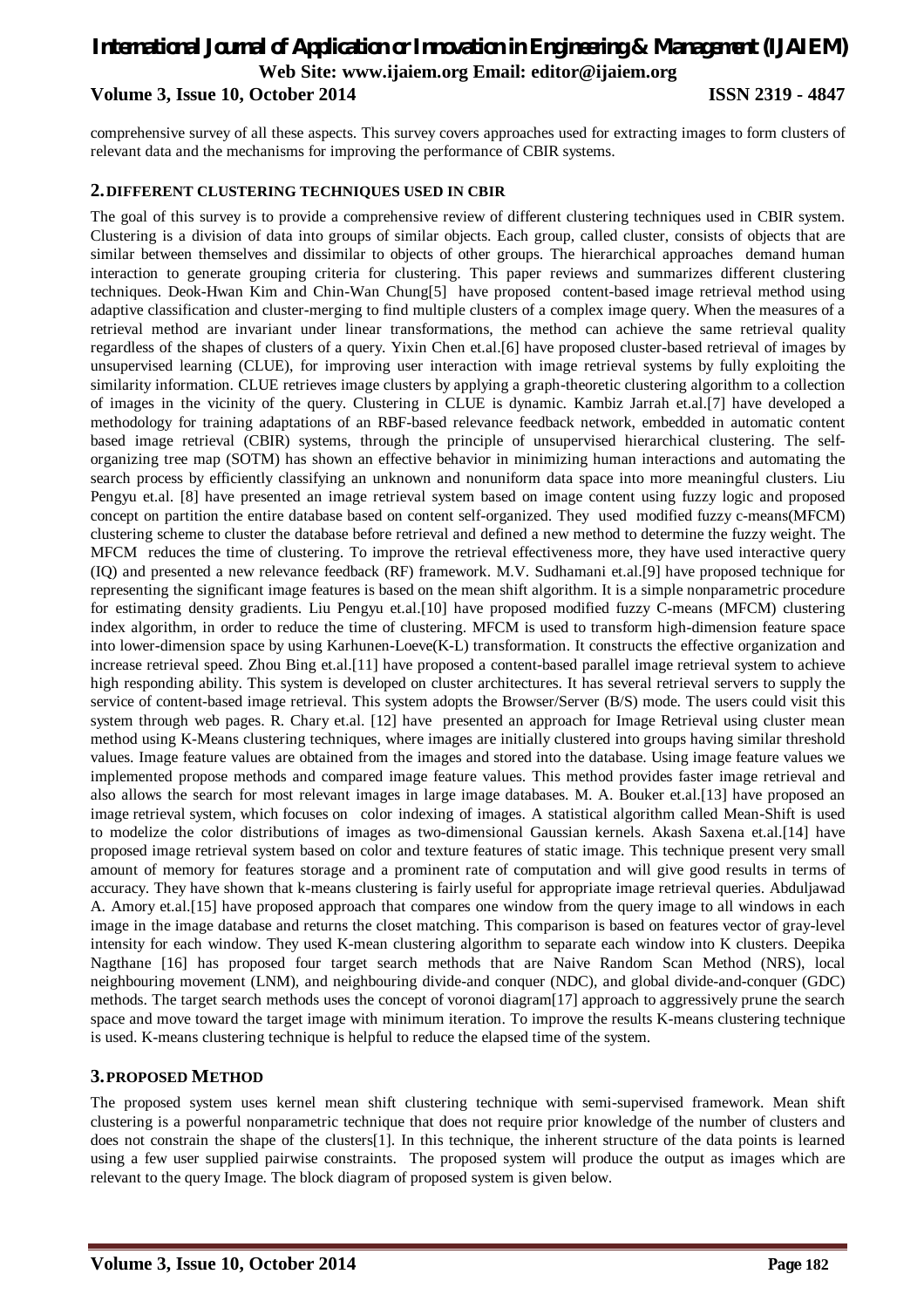## *International Journal of Application or Innovation in Engineering & Management (IJAIEM)* **Web Site: www.ijaiem.org Email: editor@ijaiem.org**

**Volume 3, Issue 10, October 2014 ISSN 2319 - 4847**



**Figure 1**. Block Diagram of proposed system

Above diagram(figure 1) shows how clusters are extracted from unlabeled data. First we apply scale parameter which helps to find out modes from dataset. For this purpose Gaussian filter is used. Then ranking is done using bregman divergence. After that Kernel mean shift clustering is performed and different clusters are formed[1]. In this way the proposed approach works.

## **4.CONCLUSION**

In this survey the different clustering techniques are discussed, which are used in existing CBIR systems. Earlier CBIR systems consist of low level feature extraction such as color, texture and shape and similarity measures for the comparison of images. But later on different image features and clustering techniques are used for Image retrieval. It is observed that among all clustering techniques, K-Means is widely used clustering technique in the process of contentbased image retrieval. K-Means performs efficiently and reduce elapsed time. But it is sensitive to initialization, shape of the clusters and outliers. Because of this, the proposed CBIR system uses semi-supervised kernel mean shift clustering method. Unlike the other methods, mean shift clustering does not need the number of clusters as input and can identify clusters of different shapes, sizes and density. Since locality is imposed by the bandwidth parameter, mean shift is more robust to outliers. This method is also suitable for large data sets[1].

## **REFERENCES**

- [1] S. Anand, S. Mittal, O. Tuzel, and P. Meer, "Semi-Supervised Kernel Mean Shift Clustering", IEEE Trans. Pattern Anal. Mach. Intell., vol. 36, no. 6, June 2014.
- [2] I. Felci Rajam1 and S. Valli, "A Survey on Content Based Image Retrieval", Life Science Journal, 2013.
- [3] Rui Xu*,* Donald Wunsch II*, "*Survey of Clustering Algorithms", IEEE Transactions On Neural Networks, Vol. 16, No. 3, May 2005.
- [4] M.Jain, S.K.Singh, "A Survey On: Content Based Image Retrieval Systems Using Clustering Techniques For Large Data sets", Int. Journal of Managing Information Technology (IJMIT) Vol.3, No.4, November 2011.
- [5] Deok-Hwan Kim, Chin-Wan Chung, "Qcluster: Relevance Feedback Using Adaptive Clustering for Content-Based Image Retrieval", *SIGMOD* 2003, June 9-12.
- [6] Y. Chen*,* J. Z. Wang*,* R. Krovetz, "CLUE: Cluster-Based Retrieval of Images by Unsupervised Learning", IEEE Trans. Image Processing, vol. 14, no. 8, AUGUST 2005.
- [7] K. Jarrah, Sri Krishnan, Ling Gum, "Automatic Content-Based Image Retrieval Using Hierarchical Clustering Algorithms", Int. Joint Conf. on Neural Networks, July 16-21, 2006.
- [8] L. Pengyu, J. Kebin, Z. Peizhen, "An effective method of image retrieval based on modified Fuzzy C-Means clustering scheme", Proceeding ICSP2006**.**
- [9] M.V. Sudhamani, C.R. venugopal, "Segmentation of Color Images using Mean Shift Algorithm for Feature Extraction", 9th Int. Conf. on Information Technology, 2006.
- [10]Liu Pengyu, Jia Kebin, Lv Zhuoyi, "An Effective and Fast Retrieval Algorithm for Content-based Image Retrieval", Congress on Image and Signal Processing, 2008.
- [11]Zhou Bing, Yang Xin-xin, "A Content-based Parallel Image Retrieval System", Int. Conf. On Computer Design And Appliations, 2010.
- [12]R. Chary, D. Lakshmi and K.V.N. Sunitha, "Image Searching Based on Image Mean Distance Method", Int. Conf. on Radar, Communication and Computing, India. 21 - 22 December, 2012, pp.199-201.